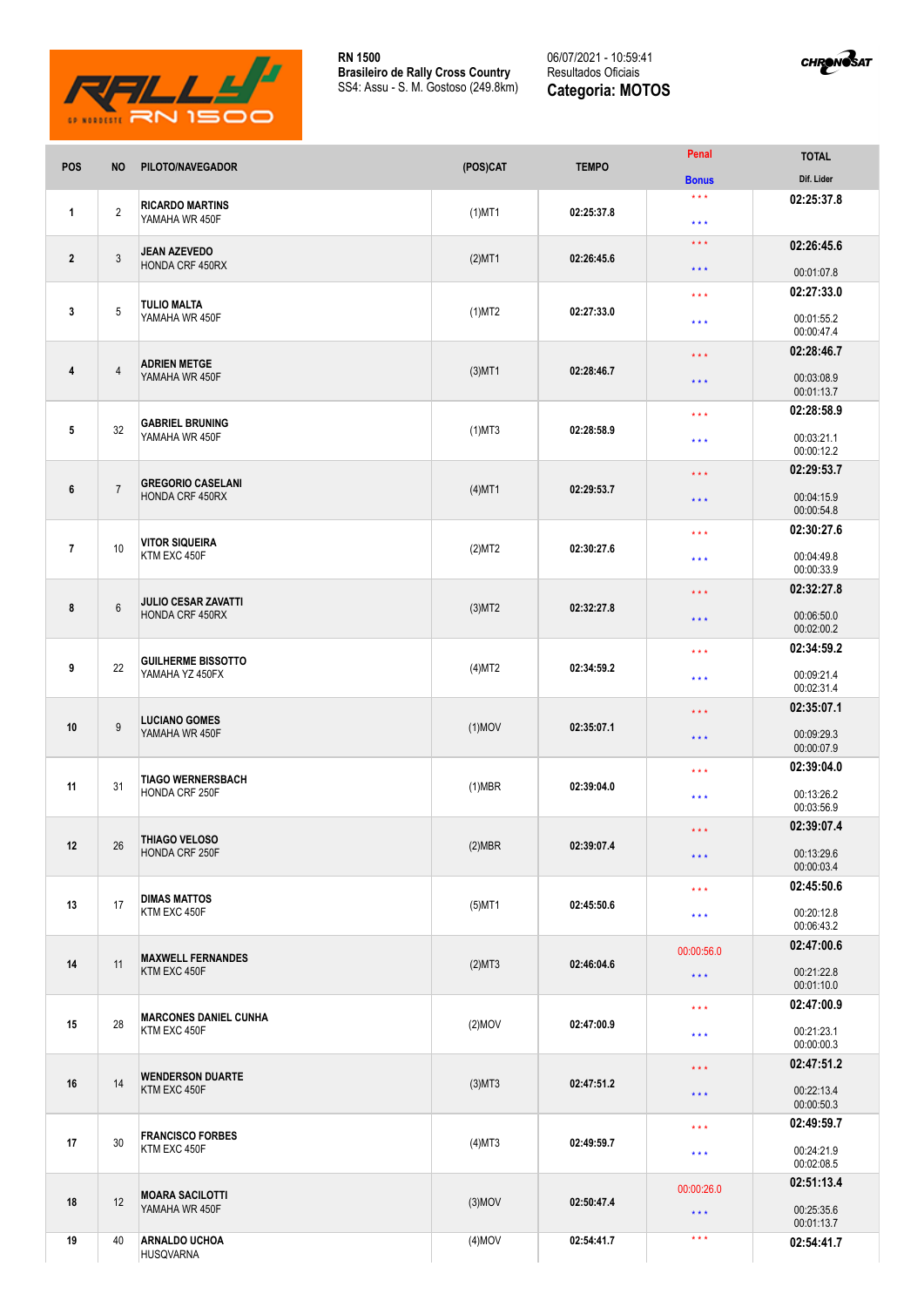|    |    |                                                |            |            | $\star \star \star$               | 00:29:03.9<br>00:03:28.3               |
|----|----|------------------------------------------------|------------|------------|-----------------------------------|----------------------------------------|
| 20 | 33 | <b>YPIRANGA CORTEZ</b><br>HONDA CRF 250F       | $(5)$ MT3  | 02:59:33.4 | $\star\star\star$<br>00:04:39.0   | 02:54:54.4<br>00:29:16.6               |
| 21 | 41 | <b>CRENILDO ROBERTO</b><br>HONDA CRF 230F      | $(3)$ MBR  | 02:52:15.7 | 00:03:03.0<br>$\star \star \star$ | 00:00:12.7<br>02:55:18.7<br>00:29:40.9 |
| 22 | 23 | <b>ALBERTO CUNHA</b>                           | $(5)$ MOV  | 02:55:48.8 | $\star\star\star$                 | 00:00:24.3<br>02:55:48.8               |
|    |    | KTM EXC 450F                                   |            |            | $***$<br>$\star\star\star$        | 00:30:11.0<br>00:00:30.1<br>02:56:40.7 |
| 23 | 38 | <b>LEONARDO MARTINS</b><br>HONDA CRF 250F      | (4)MBR     | 02:56:40.7 | $\star\star\star$                 | 00:31:02.9<br>00:00:51.9               |
| 24 | 20 | <b>ALEXANDRE MELLO NAJAR</b><br>YAMAHA WR 450F | $(6)$ MOV  | 02:54:35.2 | 00:02:48.0<br>$\star\star\star$   | 02:57:23.2<br>00:31:45.4<br>00:00:42.5 |
| 25 | 27 | <b>ROGERIO KISTENMACKER</b><br>KTM EXC 450F    | $(7)$ MOV  | 02:52:04.3 | 00:05:30.0<br>$\star\star\star$   | 02:57:34.3<br>00:31:56.5               |
| 26 | 19 | <b>OSMAR DE MENDONCA</b><br>KAWASAKI KLX 450   | $(6)$ MT3  | 02:52:46.5 | 00:05:48.0<br>$\star\star\star$   | 00:00:11.1<br>02:58:34.5<br>00:32:56.7 |
|    |    |                                                |            |            | 00:06:42.0                        | 00:01:00.2<br>03:01:33.6               |
| 27 | 15 | <b>MISAEL AMARIZ</b><br><b>HONDA CRF 450RX</b> | $(7)$ MT3  | 02:54:51.6 | $\star \star \star$               | 00:35:55.8<br>00:02:59.1               |
| 28 | 21 | <b>MARCELO ZENOBIO</b><br>YAMAHA WR 450F       | $(8)$ MOV  | 03:06:16.1 | 00:02:48.0<br>$\star\star\star$   | 03:09:04.1<br>00:43:26.3<br>00:07:30.5 |
| 29 | 34 | <b>LUIZ FILIPE RIBEIRO</b><br>KTM EXC 450F     | $(9)$ MOV  | 03:12:40.6 | 00:05:09.0<br>$\star\star\star$   | 03:17:49.6<br>00:52:11.8               |
|    |    |                                                |            |            | 00:07:48.0                        | 00:08:45.5<br>03:18:11.7               |
| 30 | 18 | <b>ADAO LEMOS</b><br>HONDA CRF 250F            | $(5)$ MBR  | 03:10:23.7 | $\star\star\star$                 | 00:52:33.9<br>00:00:22.1               |
| 31 | 37 | <b>EDER MARCONDES</b><br>KTM EXC 450F          | $(10)$ MOV | 03:16:38.8 | 00:13:00.0<br>$\star\star\star$   | 03:29:38.8<br>01:04:01.0<br>00:11:27.1 |
| 32 | 39 | PEDRO AGUIAR FELIX<br>HONDA CRF 250F           | $(6)$ MBR  | 03:30:00.0 | 01:30:00.0<br>$\star\star\star$   | 05:00:00.0<br>02:34:22.2<br>01:30:21.2 |
| 33 | 25 | <b>ANDRE BEZERRA</b>                           | $(11)$ MOV | 03:30:00.0 | 01:30:00.0<br>$\star\star\star$   | 05:00:00.0<br>02:34:22.2               |
|    | 36 | <b>MARCOS VINICIUS</b><br>HONDA XR 250 TORNADO | $(7)$ MBR  | 03:30:00.0 | 01:30:42.0                        | 00:00:00.0<br>05:00:42.0               |
| 34 |    |                                                |            |            | $\star\star\star$                 | 02:35:04.2<br>00:00:42.0               |
| 35 | 16 | <b>FRANCISCO PITOMBEIRA</b>                    | $(8)$ MT3  | 03:30:00.0 | 17:00:00.0<br>$\star\star\star$   | 20:30:00.0<br>18:04:22.2<br>15:29:18.0 |
| 36 | 29 | <b>FABIO BIZARRIA</b><br>HONDA CRF 450X        | $(12)$ MOV | 03:30:00.0 | 17:00:00.0<br>$\star\star\star$   | 20:30:00.0<br>18:04:22.2<br>00:00:00.0 |
| 37 | 35 | <b>DENIS RAMALHO</b><br>HONDA CRF 230F         | $(9)$ MT3  | 03:30:00.0 | 17:00:00.0                        | 20:30:00.0<br>18:04:22.2               |
|    |    |                                                |            |            | $\star\star\star$                 | 00:00:00.0                             |